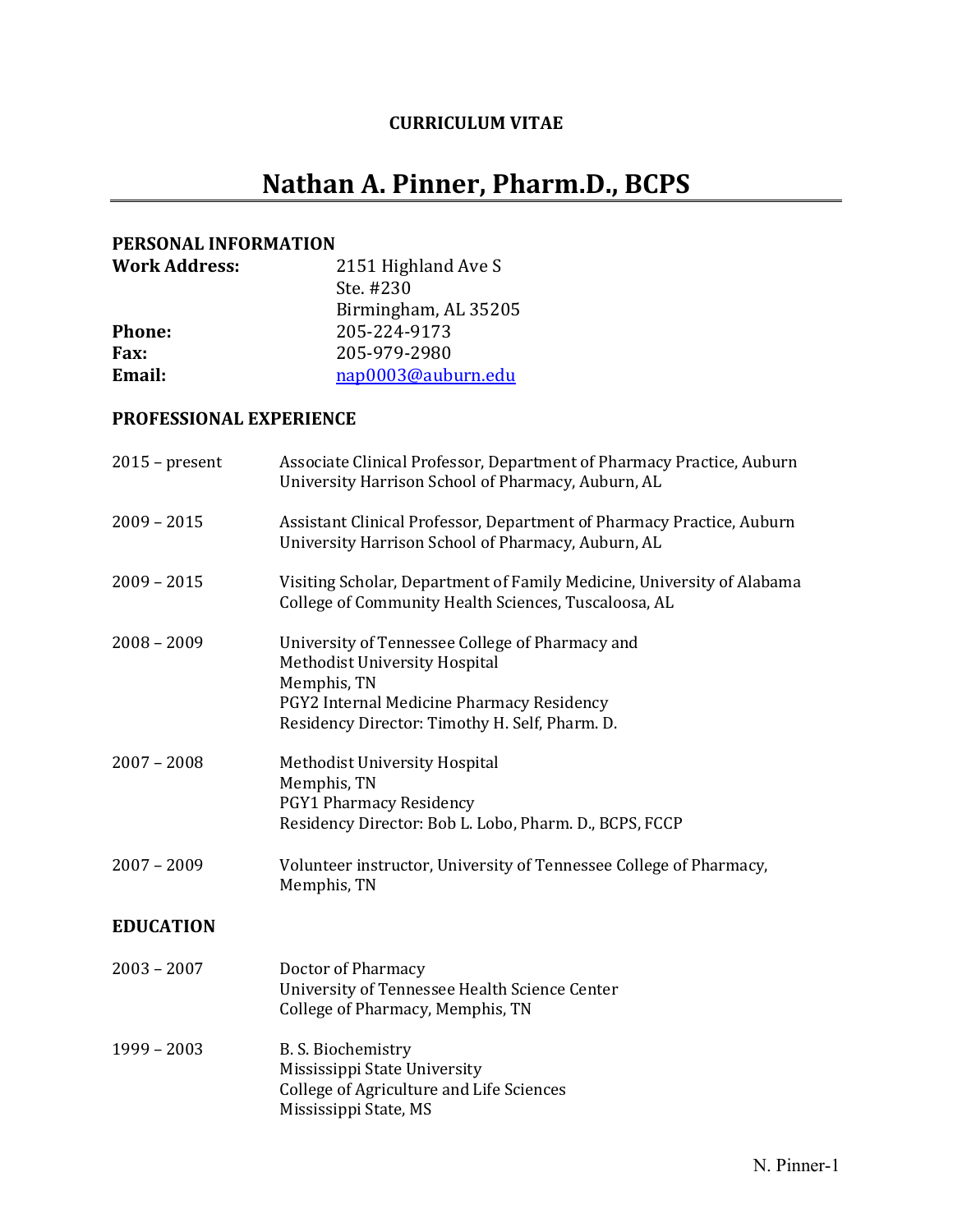# **BOARD CERTIFICATIONS**

| $2009$ – present | Board Certified Pharmacotherapy Specialist |
|------------------|--------------------------------------------|
|                  | <b>Board of Pharmacy Specialties</b>       |

# **LICENSURE**

| $2007$ – present | Tennessee State Board of Pharmacy<br>Pharmacist |
|------------------|-------------------------------------------------|
| $2009$ – present | Alabama State Board of Pharmacy<br>Pharmacist   |

# **PROFESSIONAL CERTIFICATIONS**

| 2018             | Clinical and Translational Science Training Program<br>UAB Center for Clinical and Translational Science (CCTS)                                                |
|------------------|----------------------------------------------------------------------------------------------------------------------------------------------------------------|
| 2018             | Rigor, Reproducibility, and Transparency Training<br>Center for Clinical and Translational Science (CCTS)<br>University of Alabama at Birmingham               |
| $2009$ – present | Collaborative Institutional Training Initiative (CITI)<br>Course in the Protection of Human Research Subjects<br>Auburn University, Institutional Review Board |
| $2004$ – present | <b>Pharmacists Based Immunization Certification</b><br>American Pharmacists Association                                                                        |

#### **PEER REVIEWER**

| 2018      | Pharmacotherapy                                                           |
|-----------|---------------------------------------------------------------------------|
| 2018      | <b>Hospital Pharmacy</b>                                                  |
| 2017      | <b>BMJ Open Respiratory Research</b>                                      |
| 2016      | Abstracts for American Association of Colleges of Pharmacy Annual Meeting |
| 2016      | Journal of Clinical Pharmacology                                          |
| 2015      | Clinical Pharmacology in Drug Development                                 |
| 2010-2018 | American Journal of Health-System Pharmacy                                |
| 2011-2015 | Abstracts for the American Society of Health-System Pharmacists Midyear   |
|           | Clinical Meeting                                                          |
| 2013      | European Journal of Internal Medicine                                     |
| 2012      | The American Journal of Geriatric Pharmacotherapy                         |
| 2011      | The Medical Letter                                                        |
| 2008      | Annals of Pharmacotherapy                                                 |
|           |                                                                           |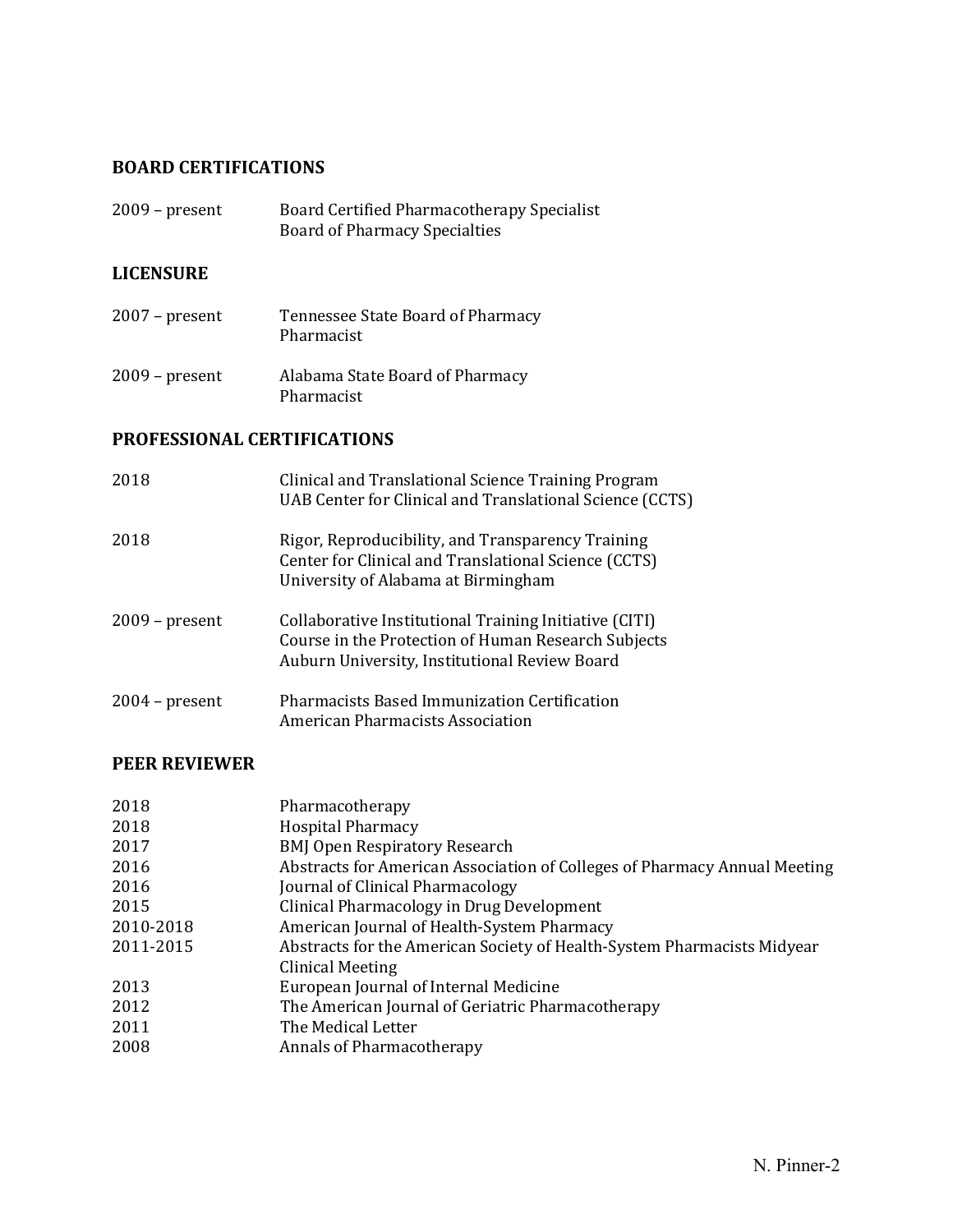#### **TEACHING/LECTURE EXPERIENCE**

2018 – 2019 (Auburn University Harrison School of Pharmacy)

- a. Lecturer ILE 2, COPD, Contact hours: 8 (150)
- b. Lecturer ILE 3, Ischemic Heart Disease, Contact hours: 6 (150)
- c. Lecturer ILE 5, Asthma/COPD exacerbations, Contact hours: 5 (152)
- d. Lecturer ILE 8, Atrial Fibrillation, Contact hours: 3 (152)
- e. Lecturer Orientation, Learning Styles, Contact hours: 2 (150)
- f. Course Coordinator ILE 7, Credit hours: 6
- g. Course Coordinator ILE 8, Credit hours: 6
- h. Course Coordinator Longitudinal 4, Credit hours: 3
- i. Course Coordinator Workshop 4, Credit hours: 1
- j. Preceptor Adult Medicine Rotation: Students: 10 (5 blocks)
- k. Lecture Contemporary Aspects of Pharmacy Practice. Contact hours: 1 (142)
- l. Facilitator Contemporary Aspects of Pharmacy Practice, Lab, Contact hours: 4 (112)

2017 – 2018(Auburn University Harrison School of Pharmacy, Auburn – Faculty)

- a. Lecturer ILE 2, Unit 6 COPD, Contact hours: 8 (152)
- b. Lecturer ILE 3, Unit 5 Ischemic Heart Disease, Contact hours: 6 (152)
- c. Lecturer Orientation, Learning Styles, Contact hours: 2 (152)
- d. Facilitator Evidenced-based Pharmacotherapy, Acute Decompensated Heart Failure, Contact hours: 2
- e. Facilitator Evidenced-based Pharmacotherapy, Asthma, Contact hours: 2
- f. Preceptor Adult Medicine Rotation: Students: 10 (5 blocks)
- g. Facilitator PYDI 9470 Integrated Pharmacotherapy I, Contact hours: 8 (8)
- h. Facilitator Introductory Pharmacy Practice Experience, Contact hours: 2 (15)
- i. Lecture Contemporary Aspects of Pharmacy Practice. Contact hours: 1 (140)
- j. Facilitator Contemporary Aspects of Pharmacy Practice, Lab, Contact hours: 4 (110)

2016 – 2017 (Auburn University Harrison School of Pharmacy, Auburn – Faculty)

- a. Co-coordinator Integrated Pharmacotherapy I, II, III, and IV (PYDI 9470, 9480, 9570, and 9580) Credit hours: 24 (135)
- b. Facilitator Evidenced-based Pharmacotherapy, Sepsis, Contact hours: 2 (18)
- c. Preceptor Adult Medicine Rotation: Students: 6 (2 blocks)
- d. Preceptor Academia Rotation: Students: 1 (1 block)
- e. Facilitator PYDI 9470 Integrated Pharmacotherapy I, Contact hours: 8 (8)
- a. Facilitator Introductory Pharmacy Practice Experience, Contact hours: 4 (8)
- b. Lecture PYDI 9520 Contemporary Aspects of Pharmacy Practice. Contact hours: 1 (135)
- f. Facilitator PYDI 9520 Contemporary Aspects of Pharmacy Practice, Lab, Contact hours: 4 (110)
- g. Preceptor Professional Seminar, Students 4

2015 – 2016 (Auburn University Harrison School of Pharmacy, Auburn – Faculty)

- a. Co-coordinator Integrated Pharmacotherapy I, II, III, and IV (PYDI 9470, 9480, 9570, and 9580) Credit hours: 24 (135)
- b. Facilitator Evidenced-based Pharmacotherapy, COPD, Contact hours: 2 (18)
- c. Facilitator Evidenced-based Pharmacotherapy, Sepsis, Contact hours: 2 (18)
- d. Preceptor Adult Medicine Rotation: Students: 7 (3 blocks)
- e. Preceptor Academia Rotation: Students: 1 (1 block)
- f. Facilitator PYDI 9470 Integrated Pharmacotherapy I, Contact hours: 8 (8)
- g. Facilitator Introductory Pharmacy Practice Experience, Contact hours: 4 (8)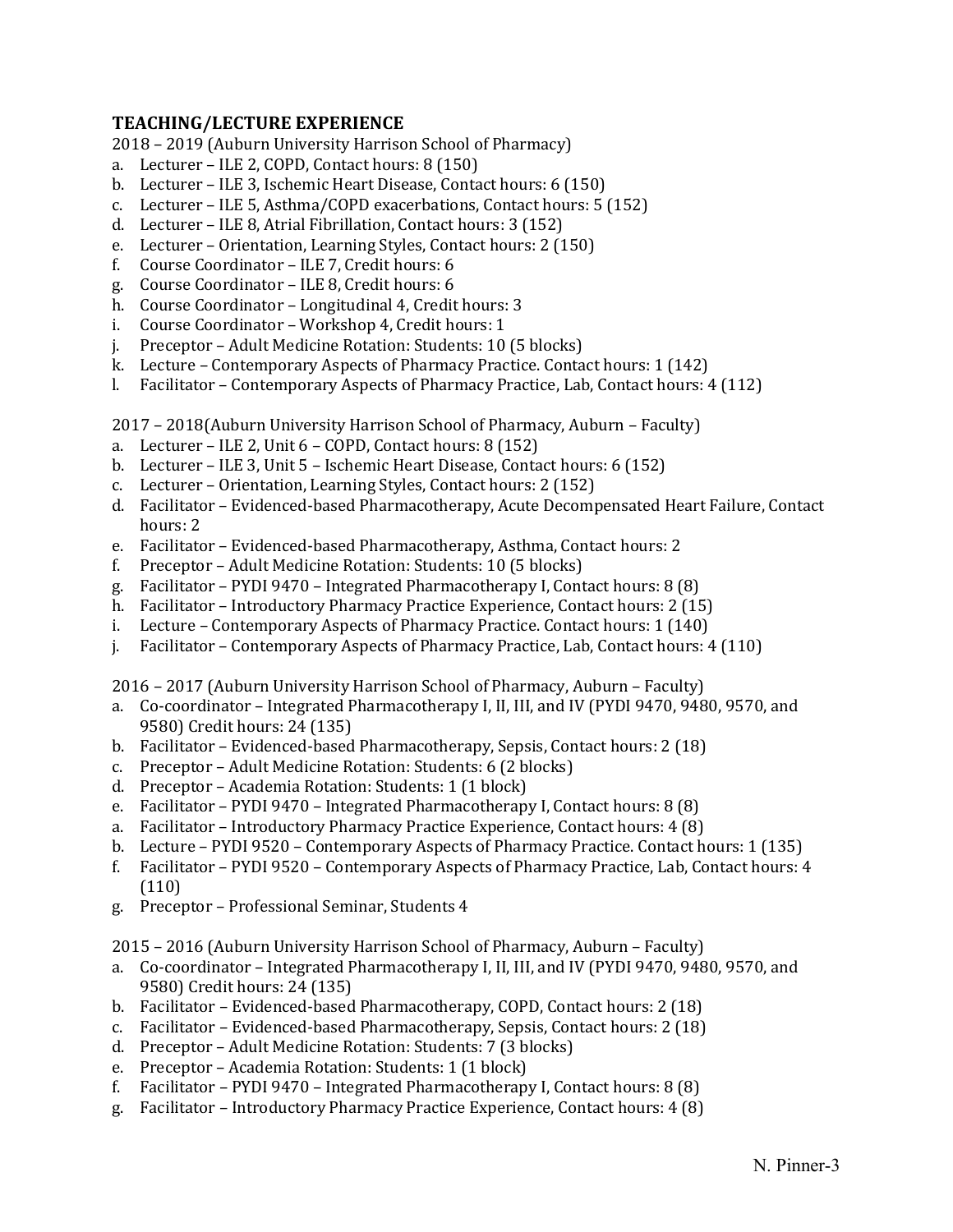- h. Lecture PYDI 9520 Contemporary Aspects of Pharmacy Practice. Contact hours: 1 (152)
- i. Facilitator PYDI 9520 Contemporary Aspects of Pharmacy Practice, Lab, Contact hours: 4 (152)
- j. Preceptor Professional Seminar, Students 4
- 2014 2015 (University of Alabama College of Community Health Sciences)
- a. Lecture Academic Afternoon Pharmacy Lecture Series, Contact hours: 5 (45)
- b. Lecture Board review, Geriatric Pharmacotherapy, Contact hours:1 (15)
- c. Lecture HHE/CHS 420/521 Introduction to Epidemiology, Contact hours: 1 (15)
- 2014 2015 (Auburn University, Harrison School of Pharmacy, Auburn Faculty)
- c. Co-coordinator Integrated Pharmacotherapy I, II, III, and IV (PYDI 9470, 9480, 9570, and 9580) Credit hours: 24 (135)
- d. Facilitator Evidenced-based Pharmacotherapy, COPD, Contact hours: 2 (18)
- e. Facilitator Evidenced-based Pharmacotherapy, Sepsis, Contact hours: 2 (18)
- f. Preceptor Adult Medicine Rotation: Students: 7 (3 blocks)
- g. Facilitator PYDI 9480 Integrated Pharmacotherapy II, Contact hours: 8 (8)
- h. Facilitator Introductory Pharmacy Practice Experience, Contact hours: 4 (8)
- i. Preceptor Professional Seminar, Students 4
- j. Lecture PYDI 9520 Contemporary Aspects of Pharmacy Practice. Contact hours: 1 (135)
- k. Facilitator PYDI 9520 Contemporary Aspects of Pharmacy Practice, Lab, Contact hours: 4 (110)

2013 – 2014 (University of Alabama College of Community Health Sciences)

- a. Lecture Academic Afternoon Pharmacy Lecture Series, Contact hours: 2 (39)
- b. Lecture HHE/CHS 420/521 Introduction to Epidemiology, Contact hours: 1 (15)

2013 – 2014 (Auburn University, Harrison School of Pharmacy, Auburn – Faculty)

- a. Preceptor Adult Medicine Rotation: Students: 12 (5 blocks)
- b. Facilitator PYDI 5480 Integrated Pharmacotherapy II, Contact hours: 8 (16)
- c. Facilitator Introductory Pharmacy Practice Experience, Contact hours:4 (8)
- d. Preceptor Professional Seminar, Students 4
- e. Lecture PYDI 5520 Contemporary Aspects of Pharmacy Practice. Contact hours: 1 (148)
- f. Facilitator PYDI 5520 Contemporary Aspects of Pharmacy Practice, Lab, Contact hours: 4 (122)

2012 – 2013 (University of Alabama College of Community Health Sciences)

- a. Lecture HHE/CHS 420/521 Introduction to Epidemiology, Contact hours: 1 (15)
- b. Lecture Academic Afternoon Pharmacy Lecture Series, Contact hours: 1 (39)

2012 – 2013 (Auburn University, Harrison School of Pharmacy, Auburn – Faculty)

- a. Co-coordinator Evidenced Based Pharmacotherapy, Contact hours: 20 (9)
- b. Preceptor Adult Medicine Rotation: Students: 12 (6 blocks)
- c. Lecture PYDI 5520 Contemporary Aspects of Pharmacy Practice. Contact hours: 1 (148)
- d. Facilitator PYDI 5520 Contemporary Aspects of Pharmacy Practice, Lab, Contact hours: 4 (122)
- e. Facilitator PYDI 5480 Integrated Pharmacotherapy II, Contact hours: 4 (8)
- f. Facilitator PYDI 5590 Integrated Pharmacotherapy IV, Contact hours: 4 (8)
- g. Facilitator Introductory Pharmacy Practice Experience, Contact hours:4 (8)
- h. Preceptor Professional Seminar, Students 4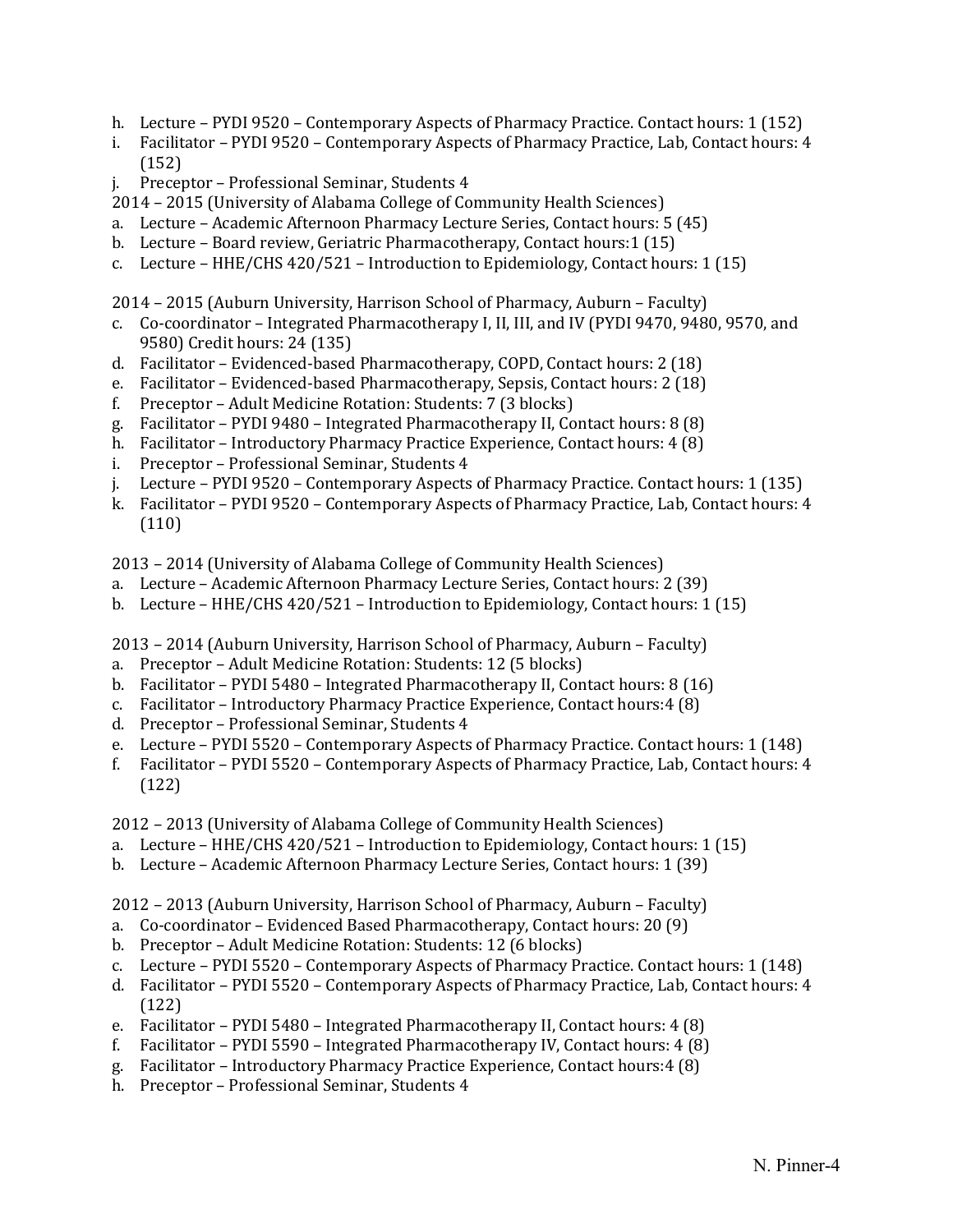2011 – 2012 (University of Alabama College of Community Health Sciences)

- a. Lecture HHE/CHS 420/521 Introduction to Epidemiology, Contact hours: 1 (16)
- b. Lecture Academic Afternoon Pharmacy Lecture Series, Contact hours: 6 (36)

2011 – 2012 (Auburn University, Harrison School of Pharmacy, Auburn – Faculty)

- a. Co-coordinator Evidenced Based Pharmacotherapy, Contact hours: 20 (18)
- b. Preceptor Adult Medicine Rotation: Students: 8 (5 blocks)
- c. Lecture PYDI 5520 Contemporary Aspects of Pharmacy Practice. Contact hours: 1 (132)
- d. Facilitator PYDI 5520 Contemporary Aspects of Pharmacy Practice, Lab, Contact hours: 4 (112)
- e. Facilitator PYDI 5480 Integrated Pharmacotherapy II, Contact hours: 4 (8)
- f. Facilitator PYDI 5580/5590 Integrated Pharmacotherapy III/IV, Contact hours: 4 (8)
- g. Facilitator Introductory Pharmacy Practice Experience, Contact hours: 4 (7)
- h. Preceptor Professional Seminar, Students: 3

2010 – 2011 (University of Alabama College of Community Health Sciences)

- a. Lecture HHE/CHS 420/521 Introduction to Epidemiology, Contact hours: 1 (16)
- b. Lecture Academic Afternoon Pharmacy Lecture Series, Contact hours: 6 (36)

2010 – 2011 (Auburn University, Harrison School of Pharmacy, Auburn – Faculty)

- a. Preceptor Adult Medicine Rotation, Students: 5 (3 Blocks)
- b. Facilitator Evidenced-based Pharmacotherapy, COPD, Contact hours: 2
- c. Facilitator PYPP 5780 Acute Care Pharmacotherapy, PAH/ARDS, Contact hours: 2
- d. Facilitator PYDI 5580/5590 Integrated pharmacotherapy III/IV. Contact hours: 4 (16)
- e. Lecture PYDI 5520 Contemporary Aspects of Pharmacy Practice. Contact hours: 1 (132)
- f. Lecture PYDI 5320 Contemporary Aspects of Pharmacy Practice. Contact hours: 1 (146)
- g. Facilitator PYDI 5520 Contemporary Aspects of Pharmacy Practice, Lab, Contact hours: 4 (112)
- h. Facilitator PYDI 5320 Contemporary Aspects of Pharmacy Practice, Lab, Contact hours: 4 (123)
- i. Facilitator Introductory Pharmacy Practice Experience, Contact hours: 4 (7)
- j. Preceptor PYPP 5680 Contemporary Aspects of Pharmacy Practice VII, Students: 3

#### 2009 – 2010 (University of Alabama College of Community Health Sciences, Tuscaloosa – Faculty)

a. Lecture – Academic Afternoon Pharmacy Lecture Series, Contact hours: 7 (36)

2009 – 2010 (Auburn University, Harrison School of Pharmacy, Auburn – Faculty)

- a. Facilitator PYDI 5570/5580 Integrated pharmacotherapy V. Contact hours: 4 (8)
- b. Facilitator PYDI 5580 Integrated pharmacotherapy VI. Contact hours: 4 (7)
- c. Lecture PYDI 5520 Contemporary Aspects of Pharmacy Practice. Contact hours: 1 (123)
- d. Facilitator PYDI 5520 Contemporary Aspects of Pharmacy Practice, Lab, Contact hours: 4 (123)
- e. Facilitator PYPP 5780 Acute Care Pharmacotherapy, COPD/ARDS, Contact hours: 2
- f. Facilitator Introductory Pharmacy Practice Experience, Contact hours: 4 (7)
- g. Preceptor PYPP 5680 Contemporary Aspects of Pharmacy Practice VII, Students: 2
- h. Preceptor Adult Medicine Rotation, Students: 2 (1 block)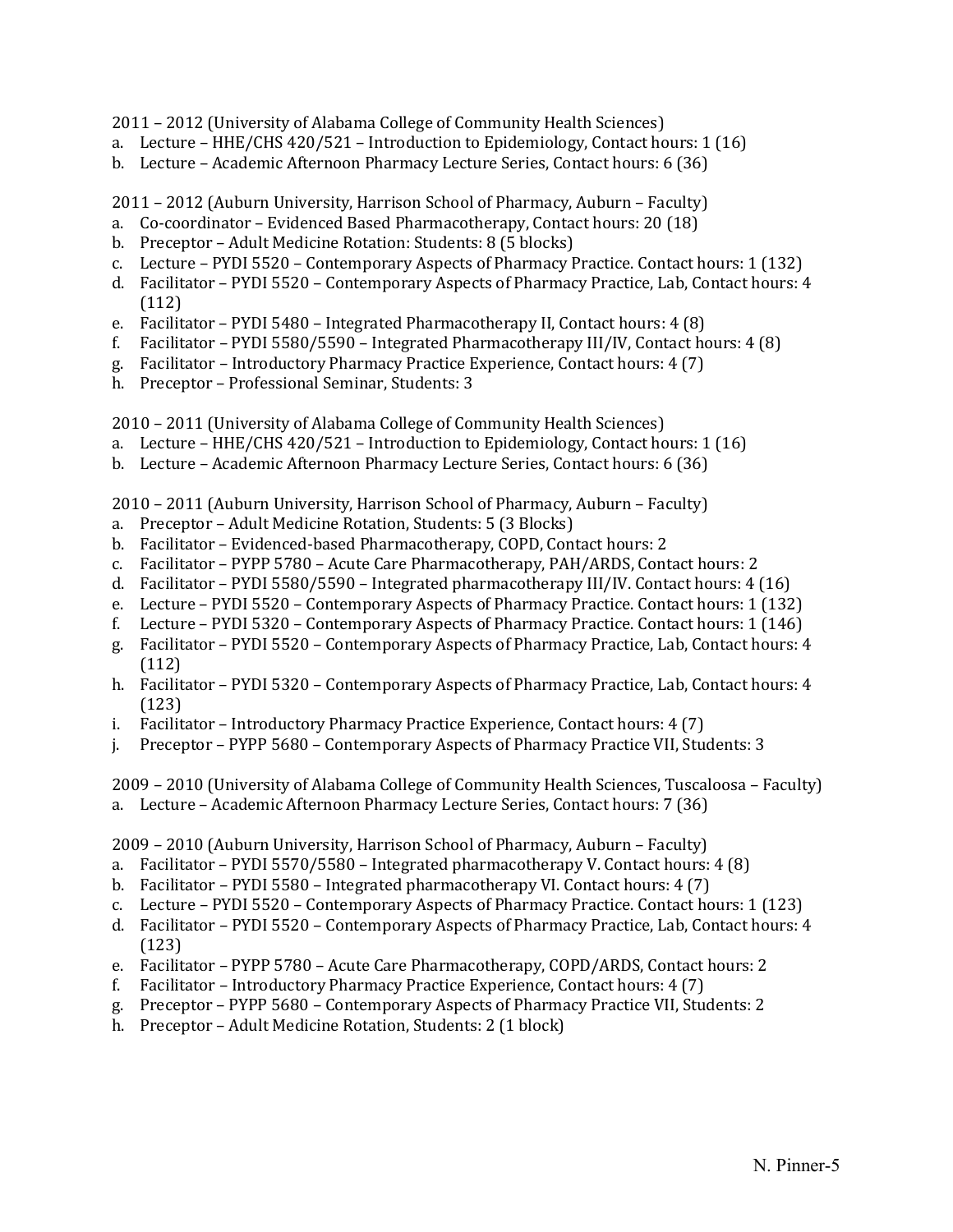2008 – 2009 (University of Tennessee Health Science Center, Memphis – Volunteer Faculty)

- a. Lecture Drug Interactions Selective. Contact hours: 1 (30)
- b. Co-Preceptor for Pharmacy Students on Rotation. Students: 5
- c. Facilitator Applied Therapeutics 6 students

2007 – 2008 (University of Tennessee Health Science Center, Memphis – Volunteer Faculty)

- a. Lecture Drug Interactions Selective. Contact hours: 1 (30)
- b. Co-Preceptor for Pharmacy Students on Rotation. Students: 7

## **COMMITTEE APPOINTMENTS**

| $2018$ – present | Network Facilitator: Primary Care/Pharmacotherapy<br>Section of Clinical Specialists and Scientists<br>American Society of Health-System Pharmacists |
|------------------|------------------------------------------------------------------------------------------------------------------------------------------------------|
| $2017$ – present | <b>Professional Education Committee</b><br>Auburn University Harrison School of Pharmacy                                                             |
| $2017$ – present | Learning Community 4 - Chair<br>Auburn University Harrison School of Pharmacy                                                                        |
| $2016$ – present | <b>Council on Therapeutics</b><br>American Society of Health-System Pharmacists                                                                      |
| $2017 - 2018$    | Section Advisory Group on Pharmacy Practice Experiences<br>American Society of Health-System Pharmacists                                             |
| $2016 - 2017$    | Learning Community 2<br>Auburn University Harrison School of Pharmacy                                                                                |
| $2015 - 2017$    | <b>Faculty Development Committee</b><br><b>Pharmacy Practice Section</b><br>American Association of Colleges of Pharmacy                             |
| $2015$ – present | InPharmative Quarterly Editorial Board<br>Alabama Society of Health-System Pharmacists                                                               |
| $2015$ – present | <b>Student Activities Committee</b><br>Alabama Society of Health-System Pharmacists                                                                  |
| $2015 - 2017$    | <b>Assessment Committee</b><br>Auburn University Harrison School of Pharmacy                                                                         |
| $2014$ – present | Alabama COPD Coalition<br>American Lung Association in Alabama                                                                                       |
| $2013$ – present | Membership Committee<br>Alabama Society of Health-System Pharmacists                                                                                 |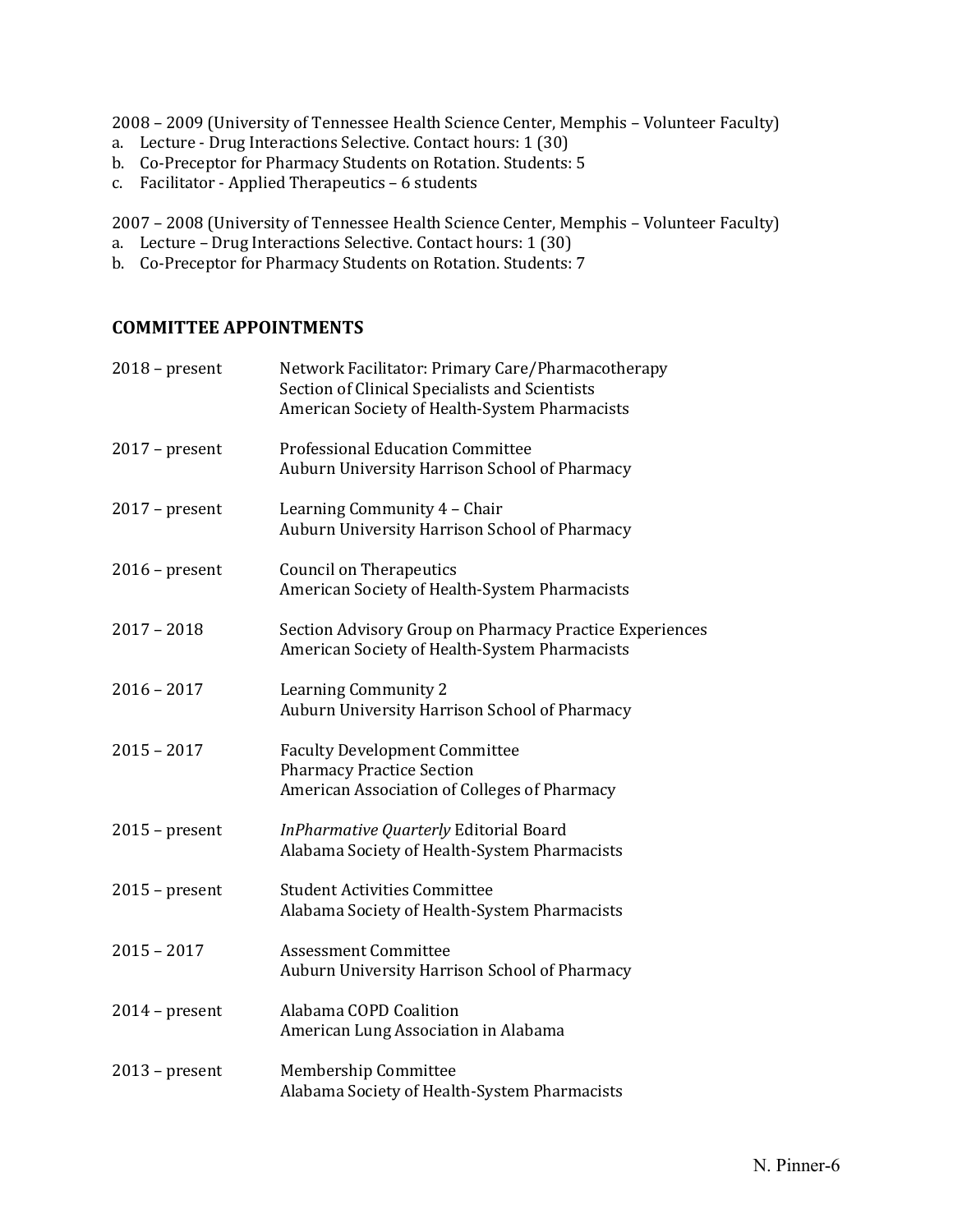| $2013 - 2017$ | <b>Technician Affairs Committee</b><br>Alabama Society of Health-System Pharmacists                                        |
|---------------|----------------------------------------------------------------------------------------------------------------------------|
| $2013 - 2015$ | <b>Awards Committee</b><br><b>Pharmacy Practice Section</b><br>American Association of Colleges of Pharmacy                |
| $2013 - 2015$ | Scholarship Strategic Action Team<br>University of Alabama College of Community Health Sciences                            |
| $2009 - 2015$ | Residency Advisory Group<br><b>DCH Regional Medical Center</b>                                                             |
| $2013 - 2014$ | <b>Curriculum Mapping Team</b><br>Auburn University Harrison School of Pharmacy                                            |
| $2013 - 2014$ | Office of Teaching, Learning, and Assessment Advisory Group<br>Auburn University Harrison School of Pharmacy               |
| 2014          | <b>Training and Travel Committee</b><br><b>Adult Medicine PRN</b><br>American College of Clinical Pharmacy                 |
| $2013 - 2014$ | <b>Faculty Search Committee</b><br>Department of Pharmacy Practice<br>Auburn University Harrison School of Pharmacy        |
| $2013 - 2014$ | <b>Programming Committee</b><br>Curriculum SIG<br>American Association of Colleges of Pharmacy                             |
| 2012-2013     | <b>Programming Committee</b><br><b>Adult Medicine PRN</b><br>American College of Clinical Pharmacy                         |
| $2009 - 2012$ | Professional Education Committee II<br>Auburn University Harrison School of Pharmacy                                       |
| $2010 - 2012$ | Graduate Medical Programs Review Committee<br>University of Alabama College of Community Health Sciences                   |
| $2011 - 2012$ | <b>Publication Committee</b><br>American College of Clinical Pharmacy                                                      |
| $2010 - 2011$ | <b>Faculty Search Committee</b><br><b>Department of Pharmacy Practice</b><br>Auburn University Harrison School of Pharmacy |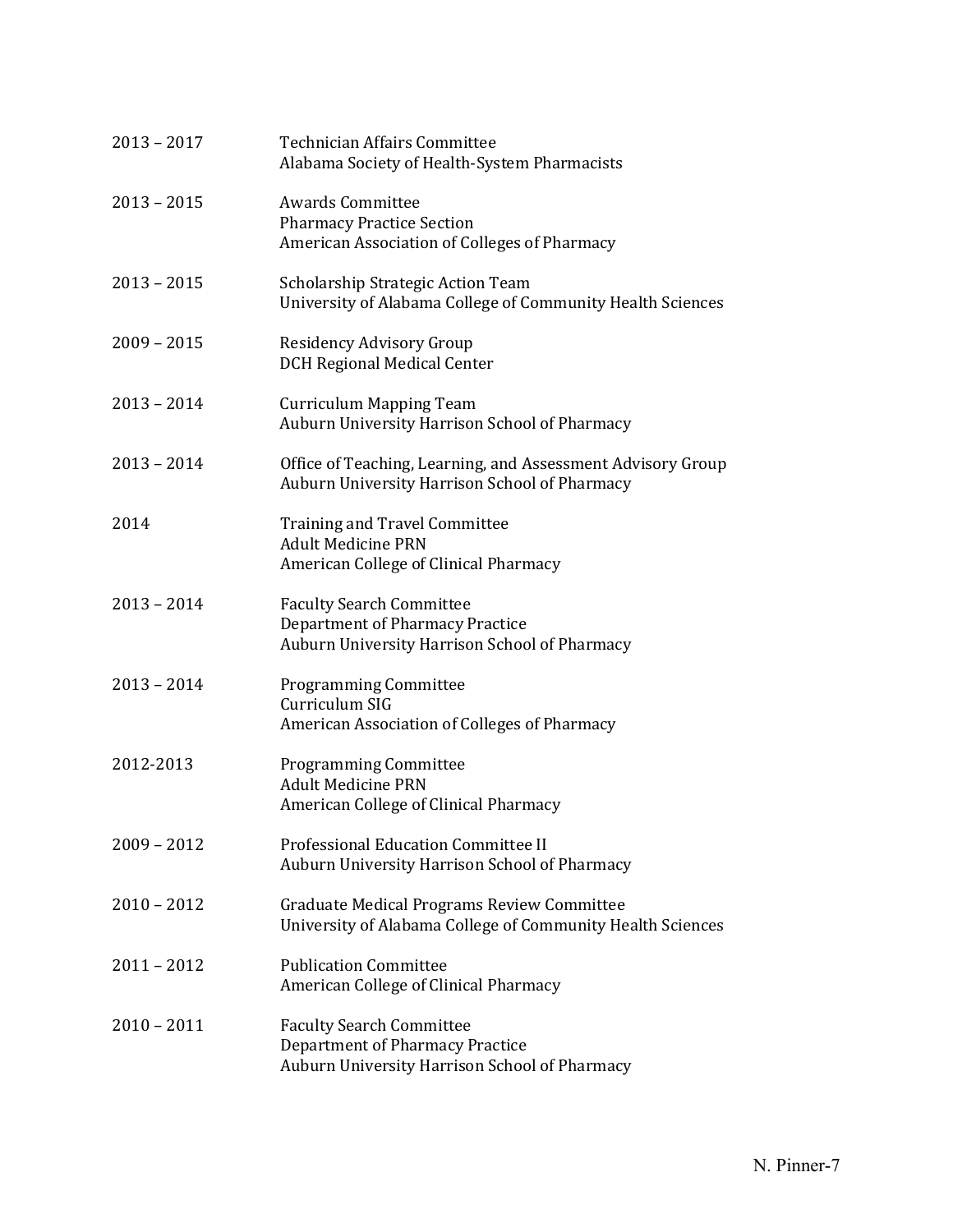# **PROFESSIONAL POSTERS AND ABSTRACTS**

| <b>July 2017</b> | <b>Pinner NA, Helms KL. Assessment of traditional examinations as predictors</b><br>for the ability to create a comprehensive treatment plan. Presented at the<br>American Association of Colleges of Pharmacy Annual Meeting. Nashville,<br>TN.                                  |
|------------------|-----------------------------------------------------------------------------------------------------------------------------------------------------------------------------------------------------------------------------------------------------------------------------------|
| <b>July 2017</b> | Pinner NA, Stuart MK, Tapley N, Helms KL. Student participation in team<br>oral examinations following implementation of an individual component.<br>Presented at the American Association of Colleges of Pharmacy Annual<br>Meeting. Nashville, TN.                              |
| December 2016    | Bush A, Plotkina A, Pinner NA. Management of hyperglycemia during acute<br>exacerbations of COPD. Presented at the American Society of Health-System<br>Pharmacists Midyear Clinical Meeting. Las Vegas, NV.                                                                      |
| <b>June 2016</b> | Stuart MK, Carroll JD, Kelley K, Pinner NA. Clinical services provided by<br>inpatient pharmacies in the state of Alabama. Presented at the Alabama<br>Society of Health-System Pharmacists Summer Meeting. Point Clear, AL.                                                      |
| <b>June 2016</b> | Carroll JD, Stuart MK, Kelley K, Pinner NA. Surveying health-system<br>pharmacies in Alabama: what qualities do employers value in a new hire?<br>Presented at the Alabama Society of Health-System Pharmacists Summer<br>Meeting. Point Clear, AL.                               |
| <b>June 2016</b> | McCoy S, Starr JA, Pinner NA. Assessment of the use of dual antiplatelet<br>therapy in acute ischemic stroke or TIA. Presented at the Alabama Society of<br>Health-System Pharmacists Summer Meeting. Point Clear, AL.                                                            |
| <b>June 2016</b> | Core A, Starr JA, Pinner NA. Timing in anticoagulation in atrial fibrillation<br>status post acute cardioembolic stroke. Presented at the Alabama Society of<br>Health-System Pharmacists Summer Meeting. Point Clear, AL.                                                        |
| December 2015    | Driver B, Gentry MK, Baker C, Pinner NA, Starr JA. Appropriate utilization of<br>dual antiplatelet therapy in acute ischemic stroke or transient ischemic<br>attack. Presented at the American Society of Health-System Pharmacists<br>Midyear Clinical Meeting. New Orleans, LA. |
| December 2015    | Patterson A, Raley JD, Starr JA, Pinner NA. Timing of anticoagulation<br>therapy in atrial fibrillation status post cardioembolic stroke. Presented at<br>the American Society of Health-System Pharmacists Midyear Clinical<br>Meeting. New Orleans, LA.                         |
| December 2015    | Stuart MK, Carroll JD, Kelley K, Pinner NA. Clinical services provided by<br>inpatient pharmacies in the state of Alabama. Presented at the American<br>Society of Health-System Pharmacists Midyear Clinical Meeting. New<br>Orleans, LA.                                        |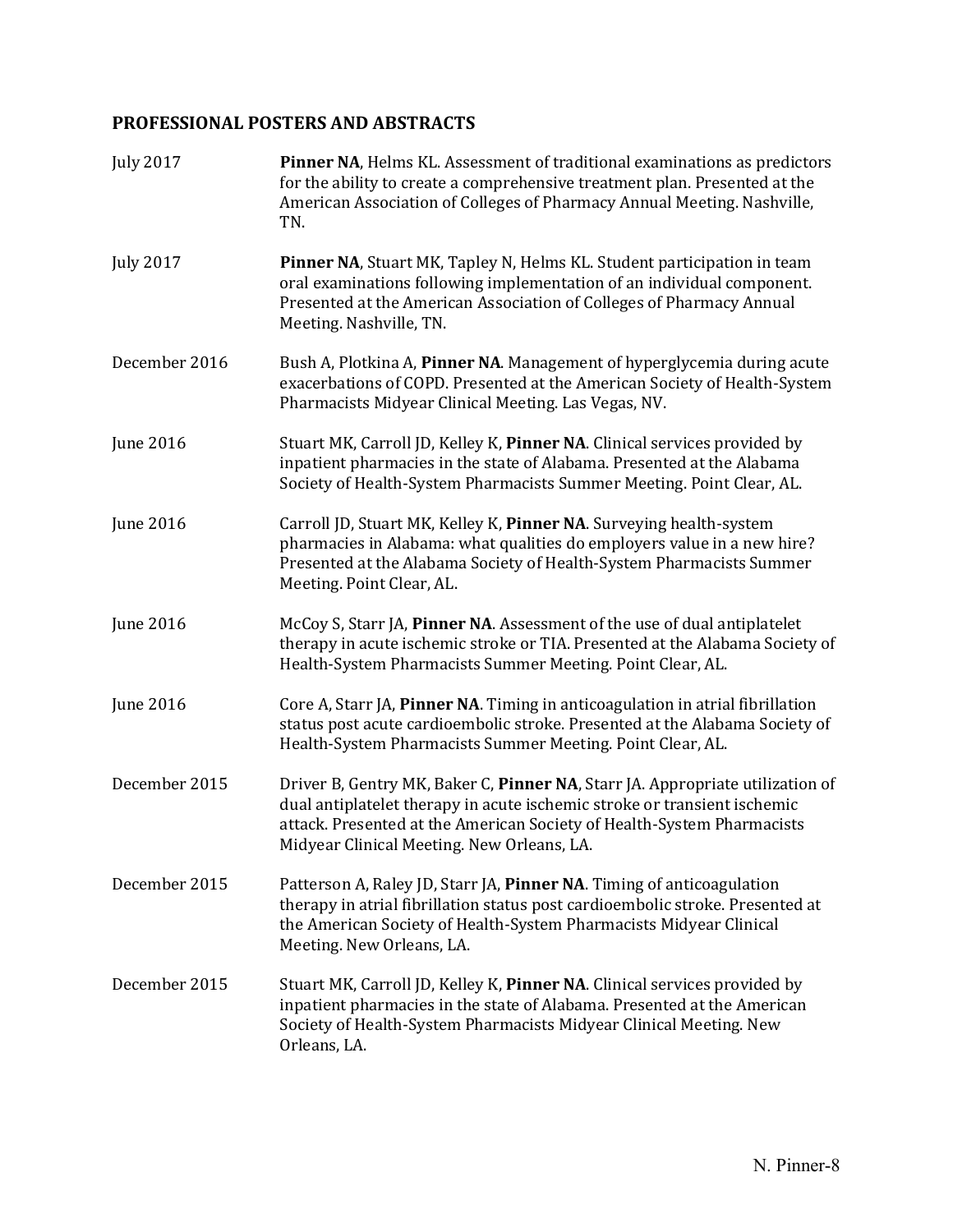| December 2015 | Carroll JD, Stuart MK, Kelley K, Pinner NA. Surveying health-system<br>pharmacies in Alabama: what qualities do employers value in a new hire?<br>Presented at the American Society of Health-System Pharmacists Midyear<br>Clinical Meeting. New Orleans, LA.                                                                                                 |
|---------------|----------------------------------------------------------------------------------------------------------------------------------------------------------------------------------------------------------------------------------------------------------------------------------------------------------------------------------------------------------------|
| April 2015    | Carroll DG, Pinner NA, Scarbrough C, Lisenby KH, McCaleb H, Ladner R.<br>Innovative utilization of interprofessional board review in family medicine<br>resident education: perspectives in active learning for a pharmacotherapy<br>curriculum in acdemics. Presented at the Society of Teachers of Family<br>Medicine Annual Spring Conference. Orlando, FL. |
| May 2014      | Woods JA, Finch CK, Pinner NA. Effect of HMG-CoA reductase inhibitors on<br>the 30-day readmission rate of patients hospitalized with acute exacerbation<br>of chronic obstructive pulmonary disease. Presented at the American<br>Thoracic Society International Conference. San Diego, CA.                                                                   |
| May 2014      | Craft JA, Pinner NA. Evaluation of a subcutaneous basal-bolus insulin<br>protocol on the rates of hyperglycemia and hypoglycemia compared to<br>sliding scale insulin. Presented at the American College of Clinical Pharmacy<br>Virtual Poster Symposium. Poster #96.                                                                                         |
| December 2013 | Veasey TM, Oliver WD, Starr JA, Pinner NA. Frequency of beta-blocker use<br>following exacerbations of chronic obstructive pulmonary disease in<br>patients with compelling indications for use. Presented at the American<br>Society of Health-System Pharmacists Midyear Clinical Meeting. Orlando, FL.                                                      |
| December 2012 | Wright S, Bellone JM, Treadway SA, Pinner NA, Carroll DG. Family medicine<br>residents' perception of clinical pharmacists. Presented at the American<br>Society of Health-System Pharmacists Midyear Clinical Meeting. Las Vegas,<br>NV.                                                                                                                      |
| October 2012  | Pinner NA, Starr JA. Impact of an evidence-based pharmacotherapy elective<br>on performance during the fourth-professional year. Presented at the<br>American College of Clinical Pharmacy Annual Meeting. Hollywood, FL.<br>October 24, 2012.                                                                                                                 |
| May 2012      | Mynakha A, Carroll DN, Pinner NA. Evaluation of an intervention to increase<br>utilization of a subcutaneous basal-bolus insulin protocol. Presented at the<br>American College of Clinical Pharmacy Virtual Poster Symposium. Poster<br>#78. May 16, 2012.                                                                                                    |
| December 2011 | Bragg SO, Hooker KL, Eure AW, Pinner NA. Cost verification of pharmacist-<br>implemented safety and clinical interventions in the hospital setting.<br>Presented at the American Society of Health-System Pharmacists Midyear<br>Clinical Meeting. New Orleans, LA. December 7, 2011.                                                                          |
| December 2011 | Vanderbleek JJ, Van Deventer LJ, Pinner NA. Impact of pharmacy student<br>medication reconciliation on a family medicine service. Presented at the<br>American Society of Health-System Pharmacists Midyear Clinical Meeting.<br>New Orleans, LA. December 5, 2011.                                                                                            |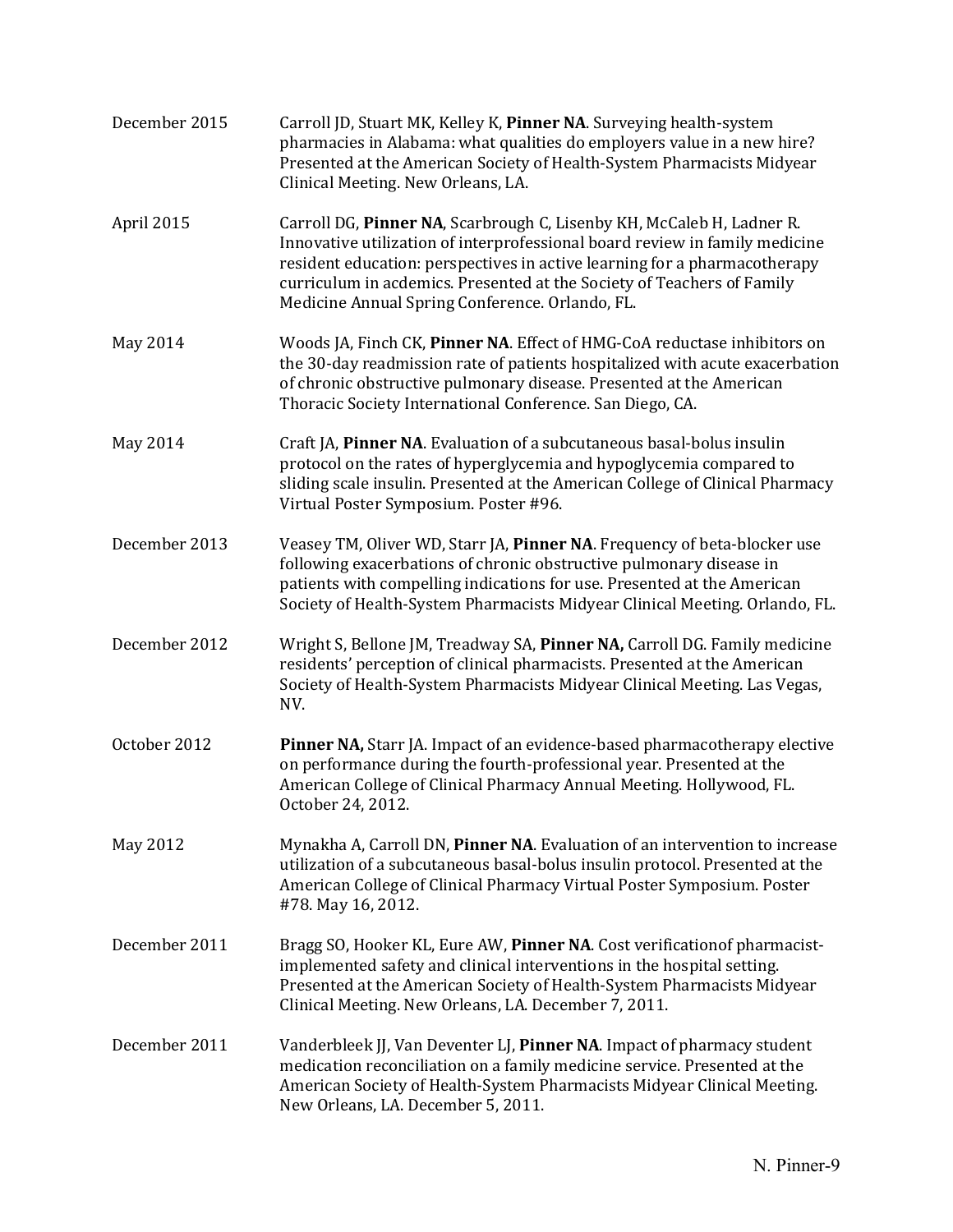| October 2010   | Bulloch MN, Pinner NA, Eure S. The Impact of a Simulation-Based Exercise<br>on Knowledge Retention and Confidence Regarding Medication Use and<br>Preparation for Medical Emergencies. Presented at the American College of<br>Clinical Pharmacy Annual Meeting, Austin, TX. October 18, 2010.                            |
|----------------|---------------------------------------------------------------------------------------------------------------------------------------------------------------------------------------------------------------------------------------------------------------------------------------------------------------------------|
| September 2010 | <b>Pinner N, Canada RB, Broyles J, Hudson JQ. Assessment of Vancomycin and</b><br>Gentamicin Clearance by Dialysis Using In Vitro and In Vivo Systems.<br>Blood Purification 2010;30:233 (Abstract #21). Presented at the<br>International Society of Blood Purification Meeting. Los Angeles, CA.<br>September 28, 2010. |
| November 2009  | Pinner NA, Canada RB, Patel VV, Nawaz FA, Broyles JE, Hudson JQ.<br>[abstract]. Assessment of vancomycin clearance by hemodialysis using in<br>vitro and in vivo systems. J Am Soc Nephrol. 2009;20:903A.                                                                                                                 |
| February 2009  | Pinner NA, Hurdle A, Reaves A, Oliphant C, Lobo BL, Sills A. Treatment of<br>warfarin-related intracranial hemorrhage: a comparison of prothrombin<br>complex concentrate and recombinant activated factor VII. Poster #685<br>presented at the 38 <sup>th</sup> Annual Critical Care Congress, Nashville, TN.            |

#### **PEER REVIEWED PUBLICATIONS**

- 1. Lisenby KM, Scarbrough C, **Pinner NA,** Leeper J, Xu Q, Carroll DG. Innovative utilization of pharmacist-led board review in a family medicine residency curriculum. Curr Pharm Teach Learn. 2018;10:1501-1506.
- 2. **Pinner NA**, Bush A. Surveying health-system pharmacies in Alabama: what qualities do employers value in a new hire? InPharmative Quarterly. 2016;2:1-4.
- 3. **Pinner NA**, Stuart MK. Clinical Services provided by inpatient pharmacies in Alabama. InPharmative Quarterly. 2016;2:1-3.
- 4. Lisenby KM, Carroll DN, **Pinner NA**. Evaluation of a pharmacist-specific intervention on 30 day readmission rates for high-risk patients with pneumonia. Hospital Pharmacy. 2015;50:700-9.
- 5. Woods JA, Wheeler JS, Finch CK, **Pinner NA**. Corticosteroids in the treatment of acute exacerbations of chronic obstructive pulmonary disease. Int J Chron Obstruct Pulmon Dis. 2014;9:421-30.
- 6. Edwards KL, Salvo MC, Ward KE, Attridge RT, Kiser K, **Pinner NA**, Gallegos PJ, Kesteloot LL, Hylton A, Bookstaver PB. Assessment and revision of clinical pharmacy practice internet web sites. Ann Pharmacother. 2013;48(2):258-67.
- 7. Bulloch MN, **Pinner NA**, Eure S. The impact of a hands-on exercise on confidence and knowledge regarding preparation of medications used during medical emergencies. Currents in Pharmacy Teaching and Learning. 2013;5(6):600-10.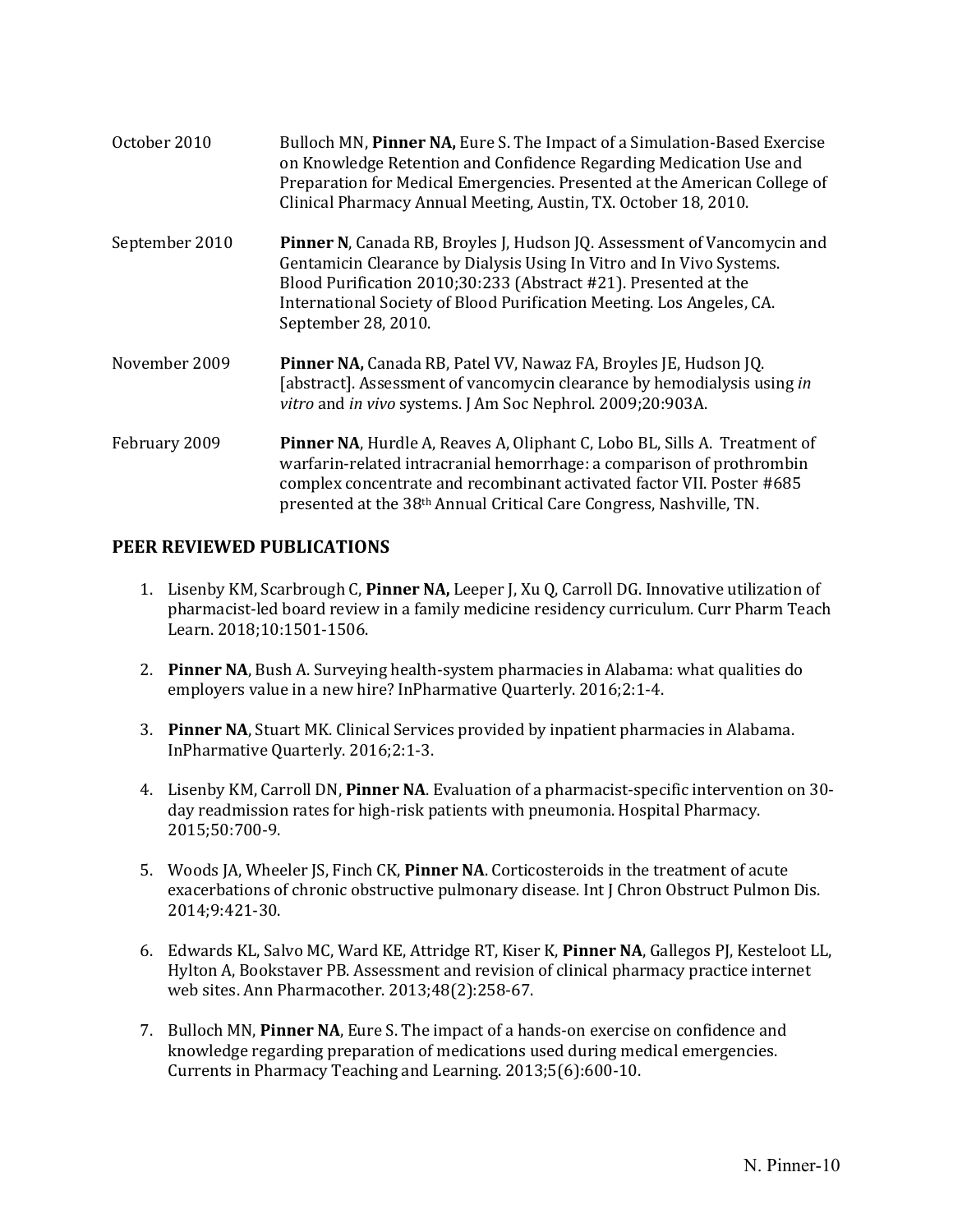- 8. **Pinner NA**, Canada RB, Broyles JE, Hudson JQ. Evaluation of vancomycin and gentamicin dialysis clearance using in vivo and in vitro systems. Ren Fail. 2012;34:703-7.
- 9. **Pinner NA**, Hughes A, Hamilton LA. Roflumilast: A phosphodiesterase-4 inhibitor for the treatment of severe chronic obstructive pulmonary disease. Clin Ther. 2012;34(1):56-66.
- 10. Bulloch MN, **Pinner NA**. Tolvaptan, a vasopressin antagonist for the management of euvolemic and hypervolemic hyponatremia. Expert Rev Clin Pharmacol. 2010;3(5):601-12.
- 11. **Pinner NA**, Hurdle A, Lobo BL, Oliphant C, Reaves A, Sills A. Treatment of warfarin-related intracranial hemorrhage: a comparison of prothrombin complex concentrate and recombinant activated factor VII. World Neurosurg. 2010;74:631-5.
- 12. **Pinner NA**, Oliphant C, Hopkins J. Conivaptan for the treatment of acute decompensated heart failure with symptomatic hyponatremia. Am J Health-Syst Pharm. 2010;67:1011-5.
- 13. Self TH, **Pinner NA**, Sowell RS, Headley AS. Does it really matter what volume to exhale before using asthma inhalation devices? J Asthma 2009; 46:212-6.
- 14. Crill CM, Matlock MA, **Pinner NA**, Self TH. Integration of two introductory pharmacy practice experiences: effective utilization of academic and preceptor resources. Am J Pharm Educ. 2009; 73 (3): Article 50.

#### **GRANTS SUBMITTED**

- 1. Starr JA (Co-Principal Investigator), Qian J (Co-Principal Investigator), **Pinner NA (Co-Investigator),** Wright B (Co-Investigator), Smith K (Co-Investigator). Customizing Evidence for Patient-Centered Decisions. Agency for Healthcare Research and Quality, Federal. Requested \$112,146 for year one, \$556,029 over 5 years. Not funded.
- 2. The Impact of a Simulation-Based Exercise on Knowledge Retention and Confidence Regarding Medication Use and Preparation for Medical Emergencies. Discovery Research Grant. Auburn University. 2009. Co-Principal Investigator, \$3,000. Not Funded.
- 3. Assessment of Vancomycin and Gentamicin Clearance by Dialysis Using In Vitro and In Vivo Systems. Methodist Foundation Grant. 2008-2009. Co-Principal Investigator, \$14,500. Funded.

## **BOOK CHAPTERS**

- 1. Andrus MR, **Pinner NA**. Chronic Obstructive Pulmonary Disease. In: Sutton S, editor. NAPLEX Review Guide. 3rd edition. New York: McGraw-Hill; 2019. p. 432-439.
- 2. Andrus MR, **Pinner NA**, Sutton S. Chronic Obstructive Pulmonary Disease. In: Sutton S, editor. NAPLEX Review Guide. 2nd edition. New York: McGraw-Hill; 2015. p. 390-397.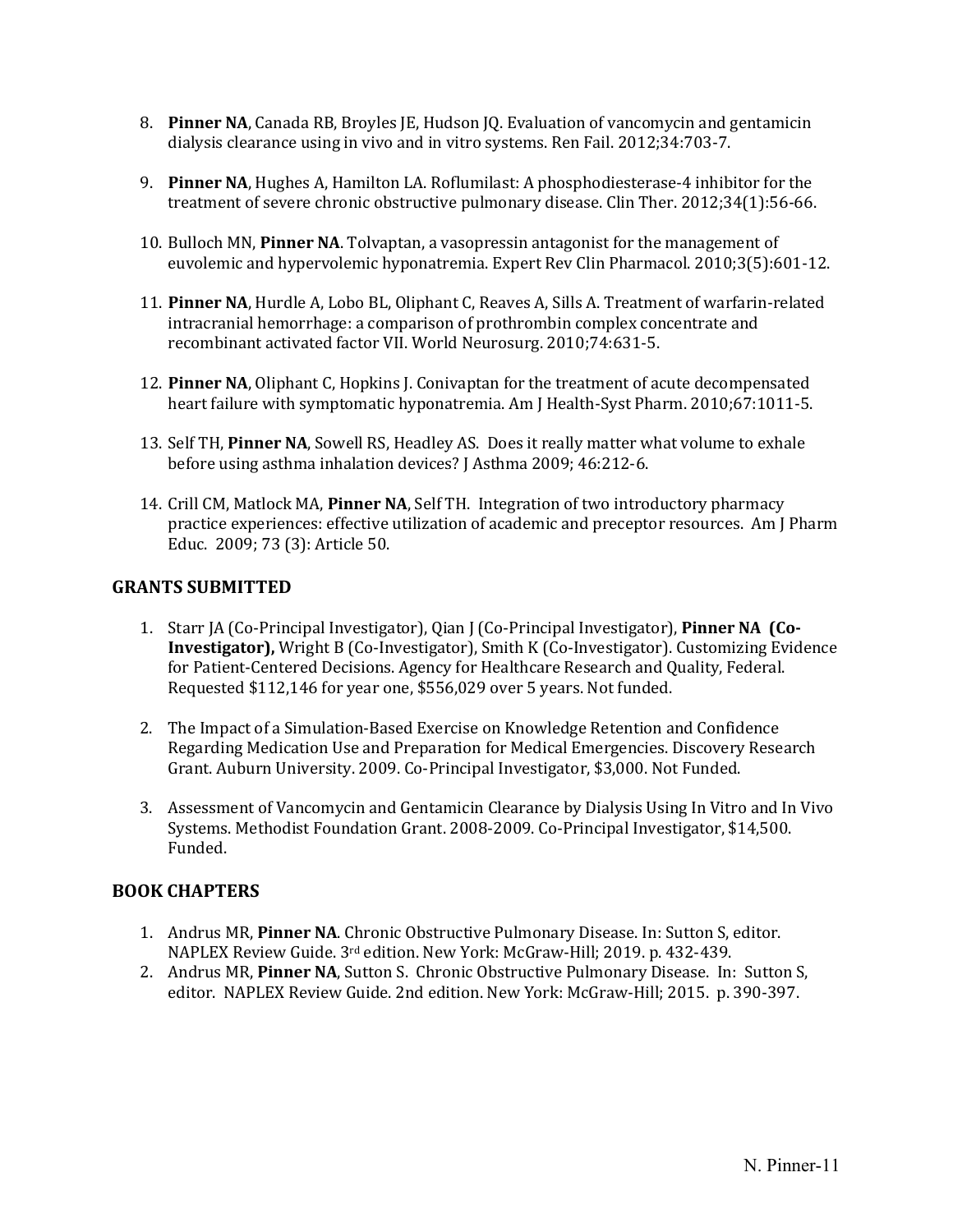#### **OTHER PUBLICATIONS**

- 1. **Pinner NA**, Hamilton LA. Author reply: To Dear Dr. Walson. Clin Ther. 2012;34(8):1842-3.
- 2. Sowell RS, **Pinner NA,** Self TH. Quinolone Neurotoxicity: How to avoid or minimize the risk. Consultant. August 2009.
- 3. **Pinner NA**, Self TH. Does allergic reaction to a sulfonamide preclude use of all sulfa drugs? [comment] Consultant 2009;49:548.

## **PRESENTATIONS**

| December 2018    | Primary Care/Pharmacotherapy Networking Session - facilitator<br>53rd ASHP Midyear Clinical Meeting; Anaheim, CA.                                                                                     |
|------------------|-------------------------------------------------------------------------------------------------------------------------------------------------------------------------------------------------------|
| <b>July 2017</b> | Wait, this test isn't online?!<br>Presented as a Special Session at the American Association of<br>Colleges of Pharmacy Annual Meeting. Nashville, TN.                                                |
| December 2015    | Steroids for COPD Exacerbations: What is the Evidence?<br>50th ASHP Midyear Clinical Meeting; New Orleans, LA                                                                                         |
| October 2013     | Residencies: Post Graduate Pharmacy Education<br>Keynote Address<br>ALSHP Residency Showcase, Samford University                                                                                      |
| October 2013     | Residencies: Post Graduate Pharmacy Education<br><b>Keynote Address</b><br>ALSHP Residency Showcase, Auburn University                                                                                |
| October 2013     | Asthma: Review of Current Treatment<br>St. Vincent's Health System Pharmacy Conference, Birmingham, AL                                                                                                |
| <b>July 2013</b> | COPD 2.0: New Guidelines, Drugs, and Devices<br>Auburn University Harrison School of Pharmacy Summer Continuing<br>Education Program, Birmingham, AL                                                  |
| May 2013         | Involving Pharmacy Residents in Family Medicine Resident Education:<br>Perspectives from Two Residency Programs<br>Society of Teachers of Family Medicine Annual Spring Conference,<br>Baltimore, MD. |
| October 2012     | New Treatment Options in COPD: Roflumilast and Indacaterol<br>American College of Clinical Pharmacy Annual Meeting, Hollywood,<br>FL                                                                  |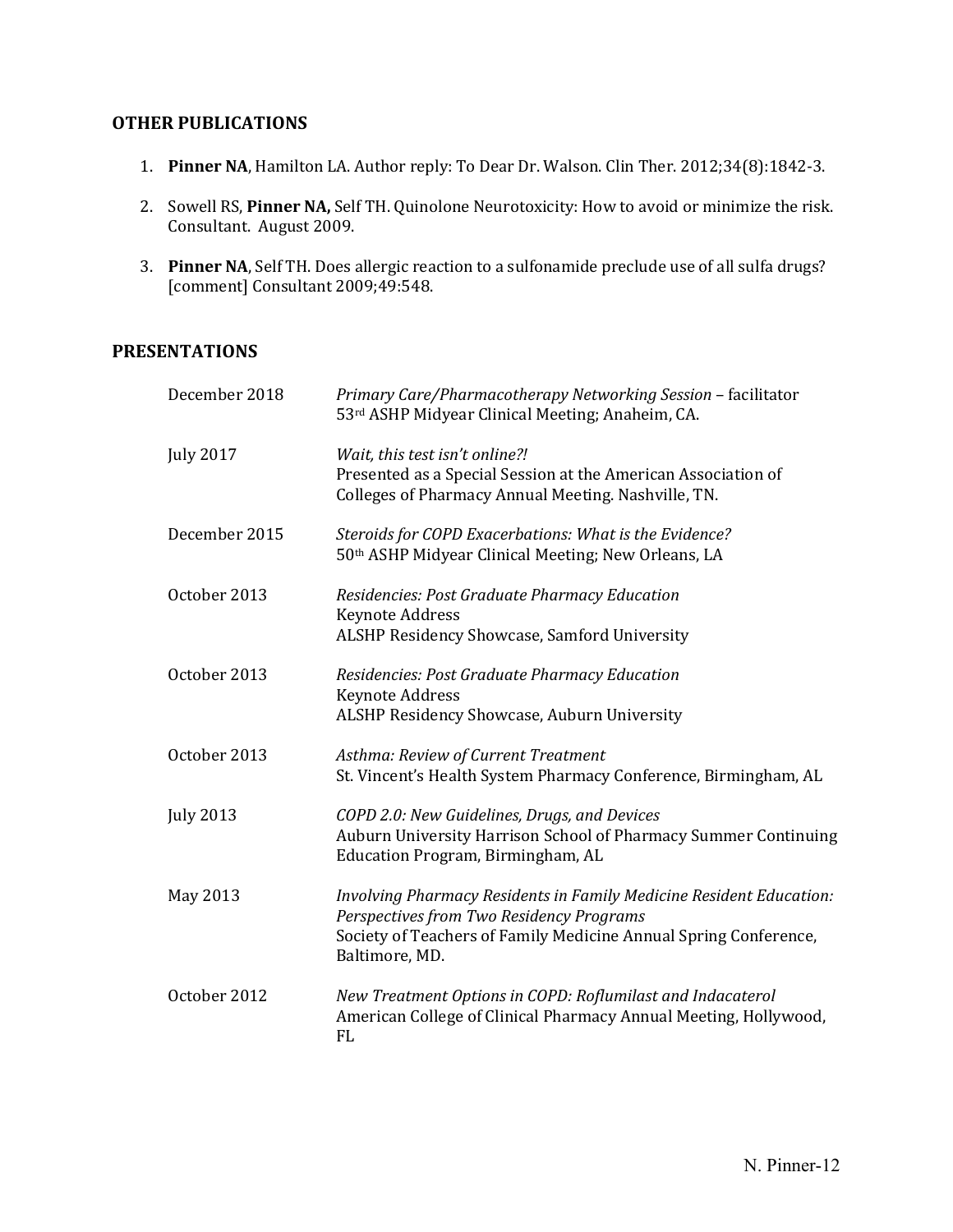| <b>July 2012</b> | Hyperglycemic Crises<br>Auburn University Harrison School of Pharmacy Summer Continuing<br>Education Program, Birmingham, AL                                                                                             |
|------------------|--------------------------------------------------------------------------------------------------------------------------------------------------------------------------------------------------------------------------|
| November 2011    | Respiratory Pathogens: An Update on Treatment, Resistance, and<br>Prevention<br>Auburn University Harrison School of Pharmacy Fall Continuing<br>Education Program, Auburn, AL                                           |
| October 2010     | <b>COPD: Topics of Recent Interest</b><br>58th Annual Clinical Meeting, Alabama Society of Health-system<br>Pharmacists, Birmingham, AL                                                                                  |
| May 2009         | Assessment of Vancomycin and Gentamicin Clearance by Hemodialysis<br>Using an In Vitro Dialysis System<br>34th Annual Midwest Pharmacy Residents Conference, Omaha, NE                                                   |
| April 2009       | Assessment of Vancomycin and Gentamicin Clearance by Hemodialysis<br>Using an In Vitro Dialysis System<br>1st Annual Memphis-Area Invitational Pharmacy Residents'<br>Conference, Memphis, TN                            |
| October 2008     | COPD: Can We Improve Lung Function?<br>Methodist University Hospital, ACPE Continuing Education                                                                                                                          |
| May 2008         | Treatment of Warfarin-Related Intracranial Hemorrhage: A<br>Comparison of Prothrombin Complex Concentrate and Recombinant<br><b>Activated Factor VII</b><br>34th Annual Midwest Pharmacy Residents Conference, Omaha, NE |
| October 2007     | High-toxin Producing Clostridium difficile and Emerging Therapies for<br>the Treatment of CDAD<br>Methodist University Hospital, ACPE Continuing Education                                                               |

## **SOCIETY MEMBERSHIPS**

| $2013$ – present | American Society of Health-System Pharmacists                                                                          |
|------------------|------------------------------------------------------------------------------------------------------------------------|
| $2010$ – present | American Association of Colleges of Pharmacy                                                                           |
| $2009$ – present | Alabama Society of Health-System Pharmacists<br>Board of Directors: Director of Organizational Affairs (Elected, 2013) |
| $2005$ – present | Rho Chi Pharmacy Honors Society                                                                                        |
| $2007 - 2017$    | American College of Clinical Pharmacy                                                                                  |
| $2011 - 2016$    | Society of Teachers of Family Medicine                                                                                 |